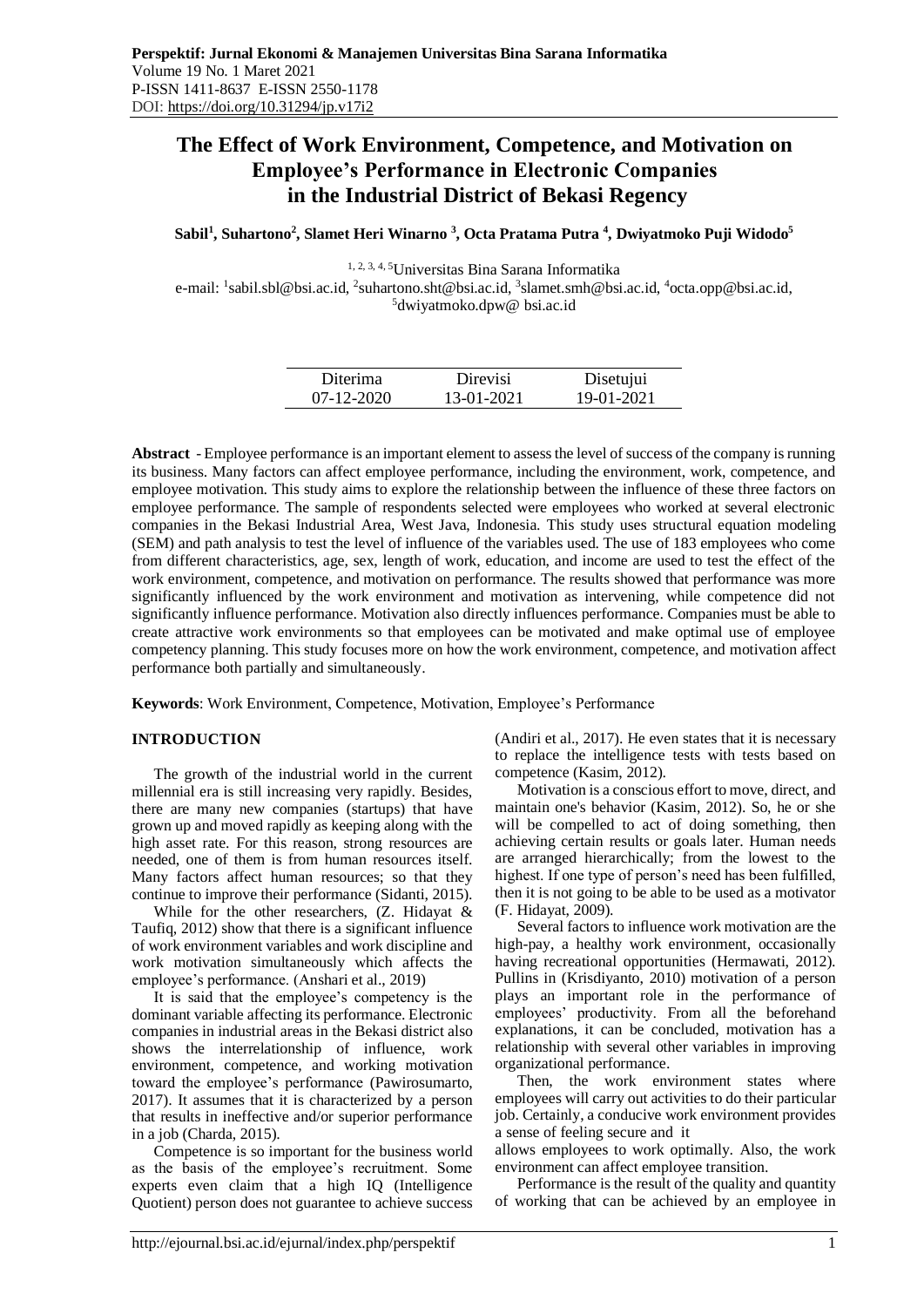carrying out the job description under the responsibilities given to the employee. Employees' performance (working performance) is the work quality and quantity achieved by an employee in carrying out their things to do following the responsibilities given to him (Mangkunegara, 2005). On the other hand, the work performance of the assessment is an attempt by the leader to assess the work of the subordinates.

(Pawirosumarto, J. D. S, 2017) in his research mentioned the importance of competence and motivation in fostering employee performance, but did not mention how work environmental factors influence it. Likewise research (Hidayat, Z., & Taufiq, M., 2012) (Kasim, 2012) which only implies that performance is quite influenced by ability and motivation factors alone without looking at other factors.

Based on this, this study tries to measure factors from the work environment in influencing employee performance in addition to competence and motivation.

### **METHODS**

This research method uses a questionnaire designed to collect data about factors that affect work motivation. Data is collected from 183 employees of electronic companies in the Bekasi Regency Industrial estate. The collected data is analyzed by using Structural Equation Modelling (SEM) with AMOS. The renewal of this research that, research has never been done on electronic companies in the Bekasi industrial area, and the latest finding tells that, the electronic companies can improve the work environment, improve competence and motivate employees to increase their performance.

The hypothesis of this research shows that:  $H1 =$ Working environment has a positive effect on employee work motivation, H2 = Working environment has a significant effect on employee performance,  $H3 =$ The competence has a good effect on employee work motivation,  $H4 = The$  competence has an excellent effect on performance employees, H5 = Motivation has a big effect on employee performance.

#### **RESULT AND DISCUSSIONS**

The respondents in this study are the employees in the industrial area in the Bekasi district. The individual characteristics of respondents in this study include several things: age, sex, marital status, education level, employee age.

The results of the study are described by a model that contains calculated values, as shown in Figure 1.



Sources: Data of research (2019) Figure 1. Research Result Model

The critical value limit (cut off) can be used the goodness of fit test as done in research (Widodo, 2000) which results in the compatibility test value in table 1.

| Table 1. The Model of Compatibility Test |             |        |         |  |  |
|------------------------------------------|-------------|--------|---------|--|--|
| Measurement                              | Standard    | Result | Summary |  |  |
| Probability                              | $\geq 0.05$ | 0,011  | Good    |  |  |
| (CMIN/DF)                                | $\leq 2,0$  | 1,388  | Good    |  |  |
| Goodness of Fit                          | > 0.90      | 0,924  | Good    |  |  |
| Index (GFI)                              |             |        |         |  |  |
| Root<br>Mean                             | < 0.08      | 0,046  | Good    |  |  |
| Square Error of                          |             |        |         |  |  |
| Approximation                            |             |        |         |  |  |
| (RMSEA)                                  |             |        |         |  |  |
| Mean<br>Root                             | < 0.05      | 0,016  | Good    |  |  |
| Residual<br>Square                       |             |        |         |  |  |
| (RMR)                                    |             |        |         |  |  |
| Adjusted                                 | > 0,90      | 0,892  | Margina |  |  |
| Goodness<br>of Fit                       |             |        |         |  |  |
| Index (AGFI)                             |             |        |         |  |  |
| Lewis<br>Tucker                          | > 0.90      | 0,974  | Good    |  |  |
| Index (TLI)                              |             |        |         |  |  |
| Fit<br>Comparative                       | > 0,90      | 0,979  | Good    |  |  |
| Index (CFI)                              |             |        |         |  |  |
| Fit<br>Incremental                       | > 0,90      | 0,980  | Good    |  |  |
| Index (IFI)                              |             |        |         |  |  |
| Relative Fit Index                       | $\geq 0.95$ | 0,914  | Margina |  |  |
| (RFI)                                    |             |        |         |  |  |
| Parsimonious                             | $\geq 0,60$ | 0,745  | Good    |  |  |
| Normed Fit Index                         |             |        |         |  |  |
| (PNFI)                                   |             |        |         |  |  |
| Parsimonious                             | $\geq 0,60$ | 0,647  | Good    |  |  |
| Goodness of Fit                          |             |        |         |  |  |
| Index (PGFI)                             |             |        |         |  |  |
| Sources: Data of research (2019)         |             |        |         |  |  |

The model is considered to represent data if the CMIN/DF value of the test results is more than 2.0. Based on the results of calculations on the model, the value of CMIN/DF is 1.388 with a significant value of 0.11. The sig. value of the test result is bigger than 0.05, which means Ho is not rejected and it is concluded that the model is feasible to be used and it can represent the data. The testing states RMSEA (Root Mean Squares Error of Approximation) 0.046 is less than 0,08. So, it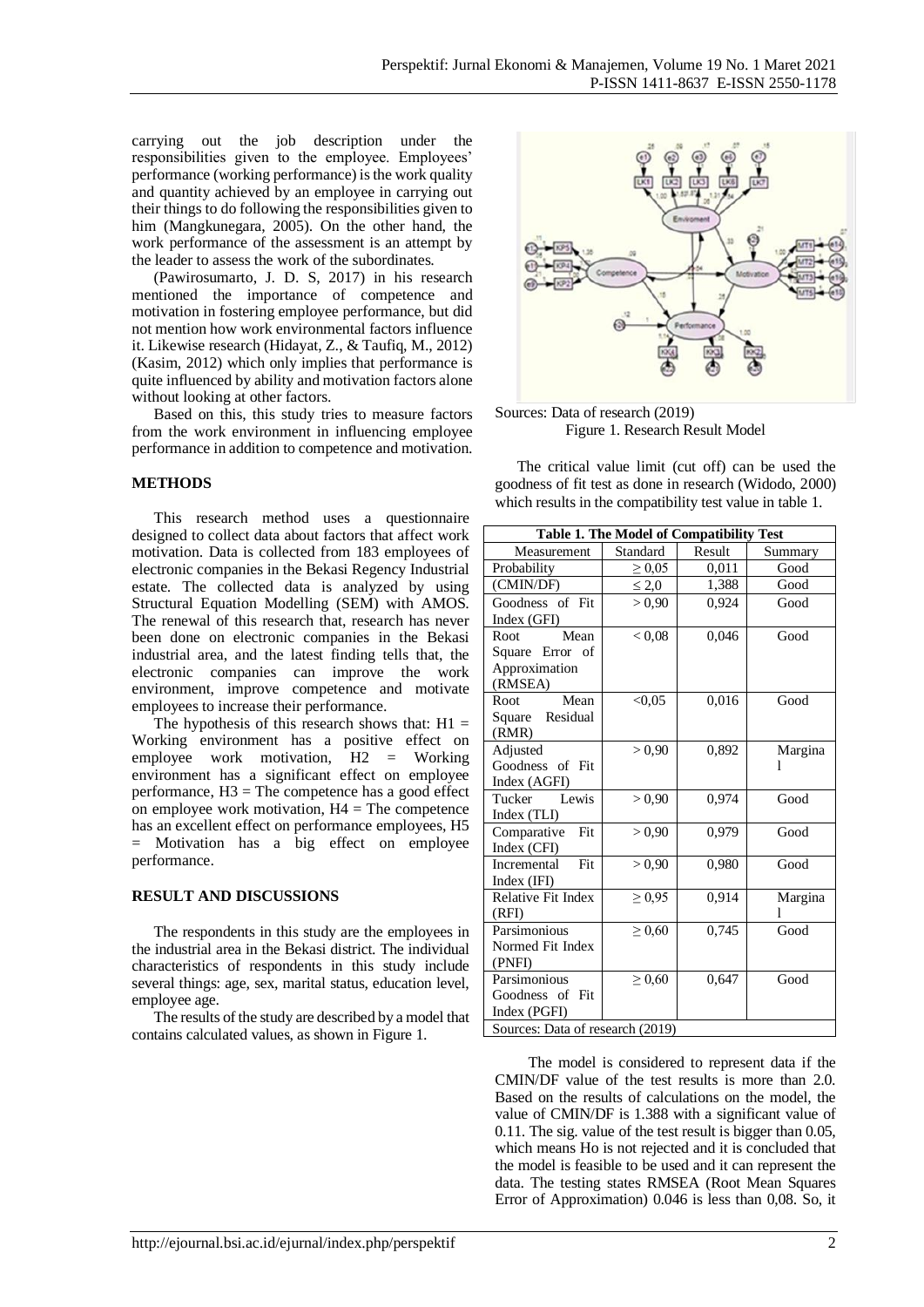indicates the model is suitable to be used.

The required Goodness of Fit Index (GFI) value from 0 to 1, the more the GFI as its value, the better model is formed. While the expected GFI value is more than 0.9. Based on the calculation results, the GFI result of the model is 0.924, which means that the model formed is included in the eligible criteria. It is stated so because it has a GFI value > 0.9. The Adjust Goodness of Fit Index (AGFI) is in the range of 0 to 1, the more the AGFI value, it means the better the model is formed. Regarding it, the expected AGFI value is more than 0.8. Based on calculations on the model, the AGFI value is 0.892, which means the model formed is included in the eligible criteria.

It is implied as to the previous statement because it has an AGFI value of  $> 0.8$ . Comparative Fit Index (CFI) is in the range between 0 to 1, the more the CFI value, so it will be the higher the CFI value. It is assumed that the model is suitable. The results of the model testing show the CFI value is 0.979. This current value is large enough because it is closer to 1 so that it can be surely declared that, the model in this study is fit.

Tucker Lewis Index (TLI) compares a model multiplied against the model baseline. Afterward, the required TLI value must be higher or equal to 0.95. The test results show, the TLI value states 0.974, this value is more than 0.95. The resulting testing shows the value of TLI will be 0,974. Its value is certainly more than 0,95, which exactly means the research model is acceptable.

| <b>Table 2. The Hypothesis Test Result</b> |            |       |      |          |  |  |
|--------------------------------------------|------------|-------|------|----------|--|--|
| <b>Hypothesis</b>                          | $t$ -Value | Criti | P    | Result   |  |  |
|                                            |            | cal   |      |          |  |  |
|                                            |            | Valu  |      |          |  |  |
|                                            |            | e     |      |          |  |  |
| H1                                         | 1,924      | 1,96  | ,054 | Rejected |  |  |
| H <sub>3</sub>                             | 5,420      | 1,96  | ***  | Accepted |  |  |
| H <sub>2</sub>                             | 3,903      | 1,96  | ***  | Accepted |  |  |
| H <sub>5</sub>                             | 3,619      | 1,96  | ***  | Accepted |  |  |
| H <sub>4</sub>                             | 1,190      | 1,96  | .234 | Rejected |  |  |
| Sources: Data of research (2019)           |            |       |      |          |  |  |

The first hypothesis testing  $(H_1)$  is done by comparing the *t-*value which is 1.924 smaller than 1.96 and a *p*-value of 0.054 greater than 0.05 so that  $H_0$  is accepted and it can be concluded that the work environment has no positive and significant effect on employee motivation  $(H_1)$ . This is contrary to the research of (Z. Hidayat & Taufiq, 2012), which states that work motivation is strongly influenced by elements of the work environment. The ineffectiveness of the work environment is due to the working conditions and atmosphere felt by employees unable to generate a new, more energetic spirit for employees to work. It can be said that there is an element of boredom in employees.

The results of the analysis of the second hypothesis (H2), obtained *t-*value of 3.903 is greater than 1.96, and the *p-*value is marked with a triple star symbol (\*\*\*) and the confirmed value is less than 0.05. Thus,  $H_0$  is rejected and concluded that the work environment has a good effect on employee performance  $(H<sub>2</sub>)$ . For some employees, the current working environment has made them aware of the importance of work with improved performance results. This result is also in line with the research of who said that performance is significantly influenced by work environment factors.

In the third hypothesis  $(H_3)$ , the *t*-value of 5.420 is greater than 1.96 and the *p-*value is marked with a triple star symbol (\*\*\*) and the value is less than 0.05, thus  $H<sub>0</sub>$  is rejected and it is concluded that the competency owned by employees positively and significantly influence work motivation  $(H_3)$ . Employees who have excellence and expertise in their fields will certainly encourage them to be more enthusiastic about working absolutely.

The results of the fourth hypothesis analysis  $(H_4)$ obtained a*t-*value of 1.190 are smaller than 1.96 and the p-value of 0.234 is greater than 0.05, so  $H_0$  is accepted and it can be said that employee competency has no positive and significant effect on performance (H4). It is proven that the expertise of employees at this company is only used to carry out the job description to them only. They assume as long as the work has been completed, then their responsibility is also over, too.

Whereas in the fifth hypothesis  $(H_5)$ , the *t*-value of 3,619 is greater than 1.96 and the *p-*value is marked with a triple star symbol (\*\*\*) and the value is less than  $0.05$  so  $H<sub>0</sub>$  is rejected and concluded that motivated employees have an excellent effect on performance (H5). that well-motivated employees will easily complete all kinds of work by providing good results.

The influence of the work environment on motivation reflects shows that, each worker does not want to have joyful of working. So, company management must make significant changes to the working environment. The purpose is to make it more comfortable with workers so that they will be having the enjoyment of working. On the other hand, each employee/worker at this company is only trying to improve the quality in him/herself and does not show to improve the performance toward the management. Policies that can be implemented by the company are by placing employees by their competencies to carry out the tasks given, which are believed to be able to improve their performance.

The analysis of the direct and indirect effects of the research variables. Intervening variables play a role in determining the total value of the overall stream (total effect). The magnitude of the effect of this intervening variable can be seen that there is an influence of the work environment on performance through motivational variables of 0.414. While the total effect of competence on performance through intervening motivation variables is 0.271.

The results showed that the work environment did not fully affect the work motivation of employees, this could be caused by changes that occur in the work environment, it is believed that it does not encourage employees to carry out work. This contradicts the results of research (Triastuti, 2018) which states that